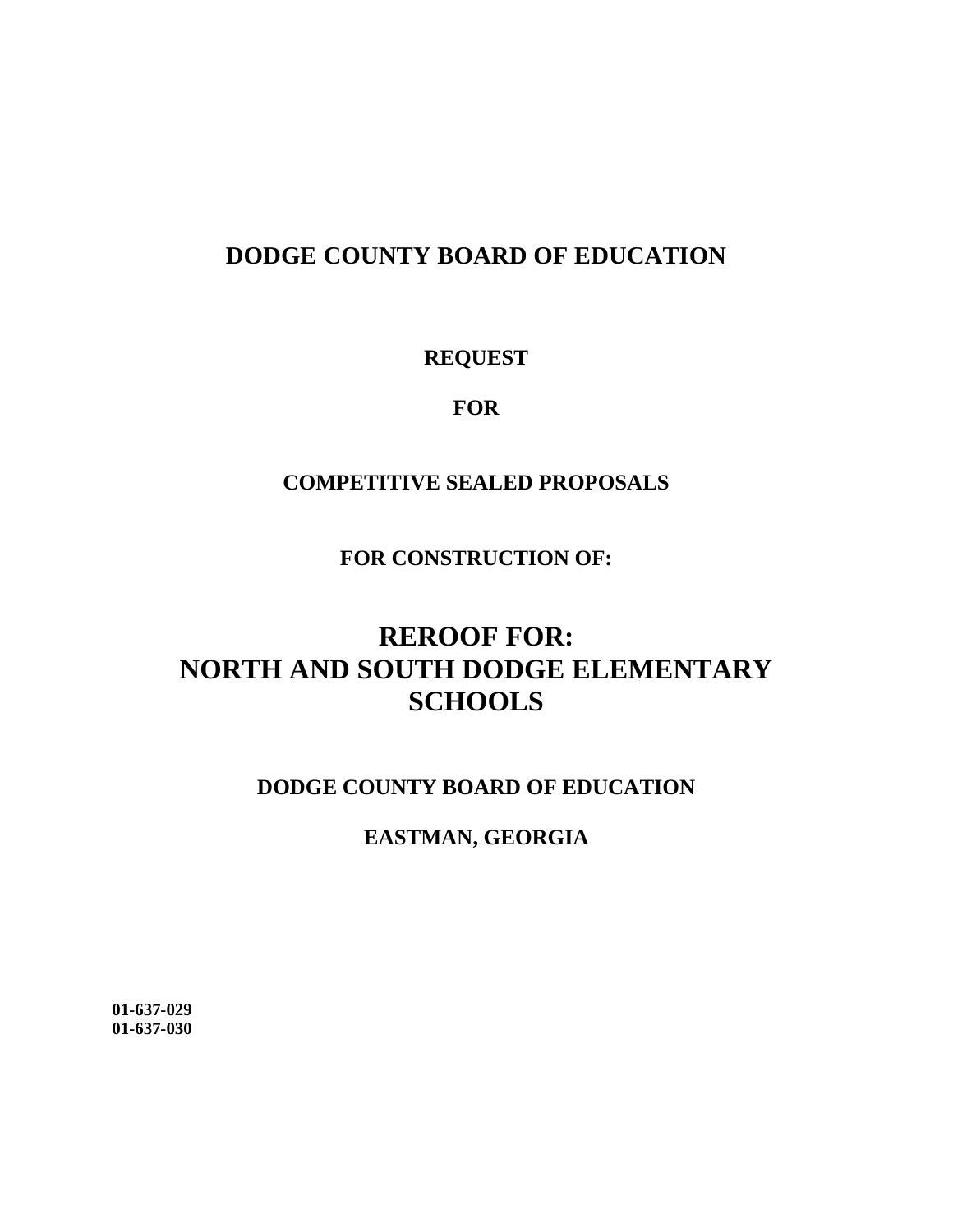#### **TABLE OF CONTENTS**

#### **A. INVITATION TO PROPOSE**

#### **B. GENERAL INFORMATION**

- **1. Proposal format**
- **2. Responsibility**
- **3. Required Bonds and Insurance**
- **4. Taxes, Fees, Code Compliance and Licensing**
- **5. Payment**
- **6. References and Proprietary Information**
- **7. Inquiries**

## **C. RESPONSE FORMAT AND CONTENTS**

- **1. Cover letter**
- **2. Overview-** *attachment 1a*
- **3. Financial Information**
- **4. Project approach**

| a. | <b>Relevant Projects &amp; Experience-</b> | attachment 2a |
|----|--------------------------------------------|---------------|
| c. | <b>Current Workload-</b>                   | attachment 3a |
| d. | <b>Schedule Control-</b>                   | attachment 4a |
| e. | <b>Quality Assurance/Control-</b>          | attachment 5a |
| f. | <b>Project Management-</b>                 | attachment 6a |
| g. | <b>Project Staffing-</b>                   | attachment 7a |

- 
- **h. Bid Form-** (provide in separate sealed envelope)
- **i. Contractor's Affidavit-** *attachment 8a*

## **D. SELECTION PROCESS**

- **1. Phase I - Proposal Evaluation**
- **2. Phase II – Optional Interviews**
- **3. Negotiation and Signing of Contract**

## **E. EVALUATION GUIDELINE FOR COMPETITIVE SEALED PROPOSALS**

- **1. Purpose**
- **2. Review process**

## **F. EVALUATION CIRTERIA**

- **1. Firm History, Stability & Capability**
- **2. Financial Stability**
- **3. Current Workload**
- **4. Project Personnel Qualifications**
- **5. Project Schedule**
- **6. Bid**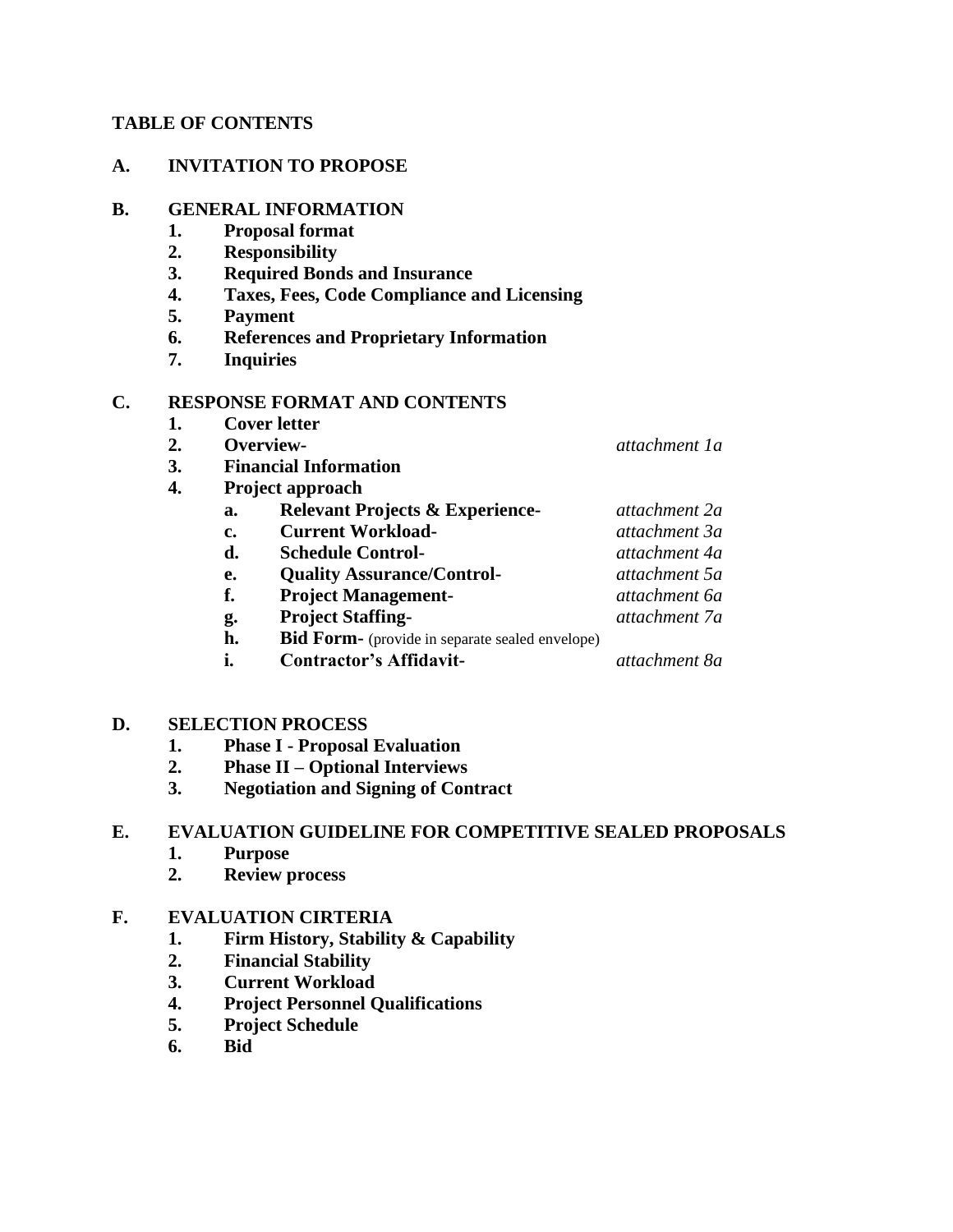#### **DODGE COUNTY SCHOOLS**

### **REQUEST**

#### **FOR**

#### **COMPETITIVE SEALED PROPOSALS**

#### **A. INVITATION TO PROPOSE**

The **Dodge County Board of Education** is requesting proposals from interested and qualified Construction Firms for the reroof of North and South Dodge Elementary Schools, Eastman, Georgia, 31023**.** The proposed budget for each school is approximately \$1,300,000.00. Proposals and construction documents will be available from Southern A & E, LLC (770) 819- 7777.

#### **Project Description:**

Existing schools are near identical and have standing seam metal roofs that will be re-roofed utilizing flute filler insulation, board insulation and TPO roof membrane with applied ribs to give the appearance of a standing seam metal roof. Approximate square footage is 80,000 + SF for each school. See contract documents for details.

The **Dodge County Board of Education** (hereinafter referred to as School System) plans to select the most qualified Construction Firm to enter a contract for the construction for the above referenced project. All bidding contractors are to be advised that the award of this project will be contingent on budget approval by the school system.

The procedures for public works construction contracts as established by the Georgia Local Government Public Works Construction Law, O.C.G.A., 36-91-1 shall be followed. Proposals will be evaluated privately by committee. Bids will not be publicly read out loud. Final selection will be made in accordance with the policies and administrative directives of the School System and any other statutory provisions.

The contractor agrees to perform all work in compliance with O.C.G.A.13-10-91, Georgia Security and Immigration Compliance Act. The contractor shall state affirmatively that the individual, contractor, or corporation which is contracting with the Dodge County School District, has registered with and is participating in a federal work authorization program using any of the electronic verification of work authorization programs operated by the United States Department of Homeland Security or any equivalent federal work authorization program operated by the United States Department of Homeland

Security to verify information of newly hired employees, pursuant to the Immigration Reform and Control Act of 1986 (IRCA), P.L. 99-603], in accordance with the applicability provisions and deadlines established in O.C.G.A. 13-10-91. See *Attachment 8a* that must be completed with proposal.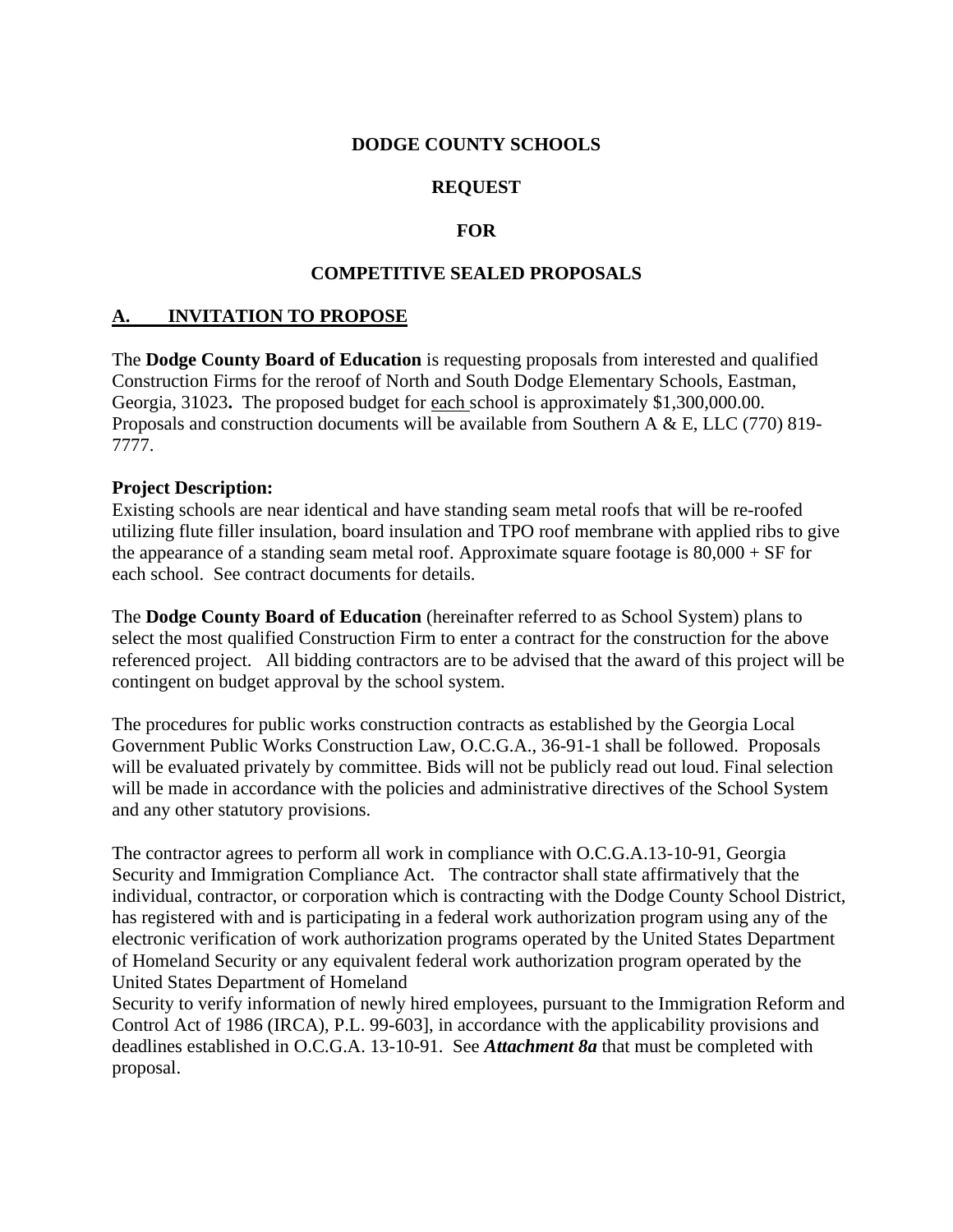The contractor further agrees that, should it employ or contract with any subcontractor(s) in connection with the physical performance of services pursuant to this contract with Dodge County School District, contractor will secure from such subcontractor(s) similar verification of compliance with O.C.G.A. 1310-91 on the Subcontractor Affidavit provided in Rule 300-10-01- 08 or a substantially similar form. Contractor further agrees to maintain records of such compliance and provide a copy of each such verification to the Dodge County School District at the time the subcontractor(s) is retained to perform such service. There will be a **Mandatory Pre-Bid Meeting on May 19, 2022 @ 1:00 pm Eastern Standard Time** @ the site of South Dodge Elementary School, 1118 McRae Hwy, Eastman, GA 31023. Proposal/Bids will not be accepted from General Contractors that do not attend the Pre-Bid Meeting.

Responses must be received by the Dodge County School Board of Education at 720 College Street, Eastman, GA 31023 on or before 12:00 p.m. Eastern Standard Time on **June 7, 2022.** After which time and date they will no longer be accepted. Late responses will be returned unopened and will not be considered. To be accepted, all responses must be submitted in a sealed package marked "**Sealed Competitive Proposals for REROOF FOR: NORTH AND SOUTH DODGE ELEMENTARY SCHOOLS. Six (6) copies of each proposal and one sealed bid must be forwarded or delivered to:**

**Mr. Brad Bowen Director of Maintenance Dodge County Board of Education 720 College Street Eastman, GA 31023**

Oral or telegraphic (including FAX) responses are not acceptable.

Project selection timeline:

Public Advertisement: **May 9, 2022**  Pre-Proposal Meeting: **May 19, 2022 @ 1:00 pm** Proposals Due: **June 7, 2022 @ 12:00 pm** Award if acceptable will be within 30 days.

Please direct all questions regarding this RFP and the program it represents to:

Director of Maintenance Or Vice President Dodge County Schools Southern A & E, LLC 720 College Street 7951 Troon Circle

Mr. Brad Bowen, Mr. Greg Schillinger, AIA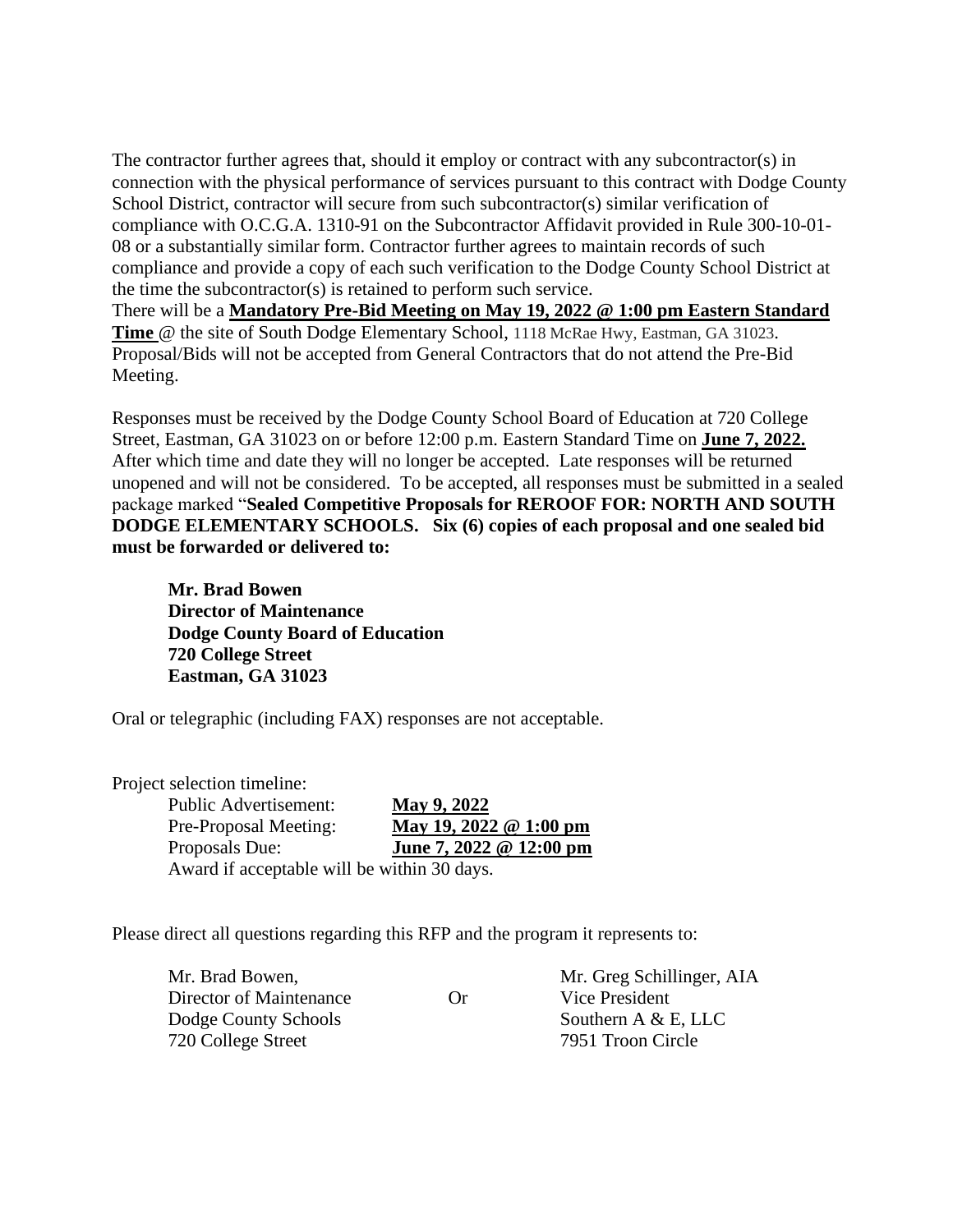Eastman, GA 31023 Austell, GA 30168-7755 Phone: **478-230-3436** Phone: (770) 819-7777 Fax: 478-374-6697 Fax: (770) 819-7770

Site visits to inspect the site can be arranged by appointment with Mr. Brad Bowen (706-812- 7900).It is the responsibility of the respondent to arrange and conduct any site visits necessary to familiarize themselves with existing conditions.

The Dodge County School District reserves the right to amend this RFP prior to the proposal due date. All amendments and additional information will be e-mailed to proposers of record through Southern A&E's online plan room through Smartbid. Proposers should ensure they are signed up with Southern A&E for current information.

Submission of a proposal authorizes the Dodge County School District to make inquiries concerning the proposer and its officers, agents, and representatives to any persons or firms deemed appropriate by the Dodge County School District.

Proposals are subject to the Georgia Open Records Act. The Dodge County School District cannot protect proprietary data submitted in proposals.

Submission of proposals indicates Respondent's acceptance of the evaluation technique and Respondent's recognition that some subjective judgments must be made by the Dodge County School District during the determination of ranking order and award.

Dodge County Schools reserves the right to waive any formalities and to select or reject any and all responses as a result of this Request for Proposal. The Dodge County School District is not liable for any costs incurred by any person or firm responding to this Request for Proposal.

The Dodge County School District also reserves the right to negotiate with proposers prior to the award for the purpose of obtaining best and final offers. All proposers will be given an opportunity to participate in negotiations and submission of a best and final offer. Dodge County Schools shall not disclose the contents of proposals to competing proposers during the negotiations. Reference O.C.G.A 36-91-21 for regulations for best and final offers.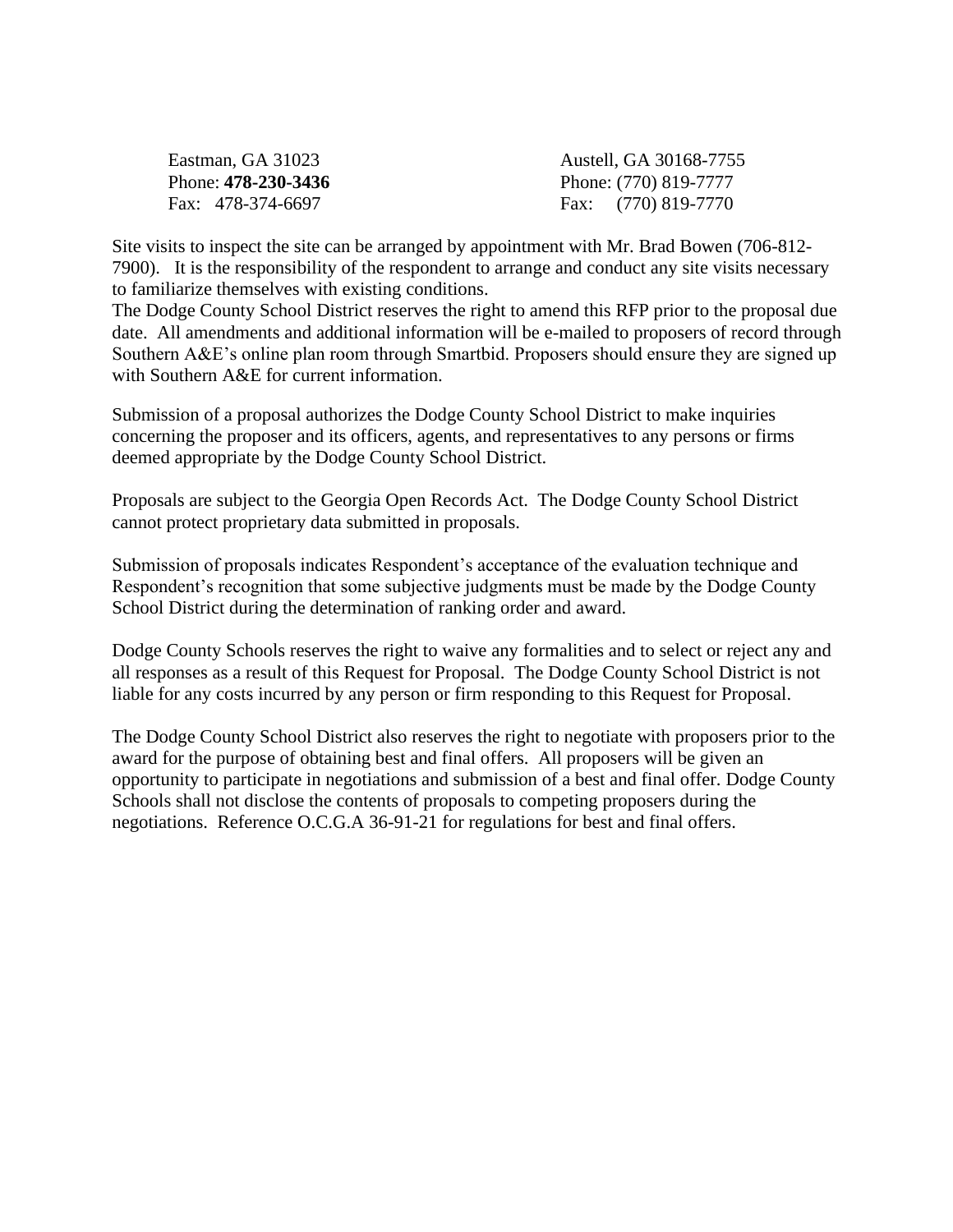# **B. GENERAL INFORMATION**

### **1. Proposal Format:**

Proposals must be submitted in the format outlined in this document. Prior to actual evaluation, each Proposal will be reviewed to determine whether it is complete. Proposals that do not contain the information requested will not be considered.

Respondents shall use the prescribed format to clearly indicate their experience and qualifications.

#### **2. Responsibility**

The selected firm will be required to assume total responsibility for all services offered in his/her proposal. The selected firm will be considered the prime contractor and the sole point of contact regarding all contractual matters.

#### **3. Required Bonds and Insurance**

The firm shall provide the school system with the required bonds listed in the Bid Document Specification Section 00 10 00 - Instructions to Bidder.

Bid Security: A Bid Bond shall be included in the construction bid envelope. The Bid Bond shall be payable to Dodge County Board of Education in the amount of Five Percent (5%) of the Bid Amount.

Performance and Labor & Material Payment Bonds: The successful/accepted bidder (contractor) shall furnish a proper Performance Bond and Labor & Material Payment Bond covering the full amount of the Contract Price as security for the faithful performance of all work under the Contract and payment of all charges in connection therewith. The cost of these bonds shall be included in the contractor's bid.

To adequately protect the interests of the school system, the successful respondent shall procure, and maintain in effect during the life of the agreement, the following insurance coverages:

- 1. Workers Compensation:
	- a. State: Statutory
	- b. Employers Liability: \$500,000.00 Each Accident \$500,000.00 Disease Policy Limit \$500,000.00 Disease Each Employee
- 2. Comprehensive General Liability (including Premises-Operations; Independent Contractors Protective; Products and Completed Operations; Broad Form Property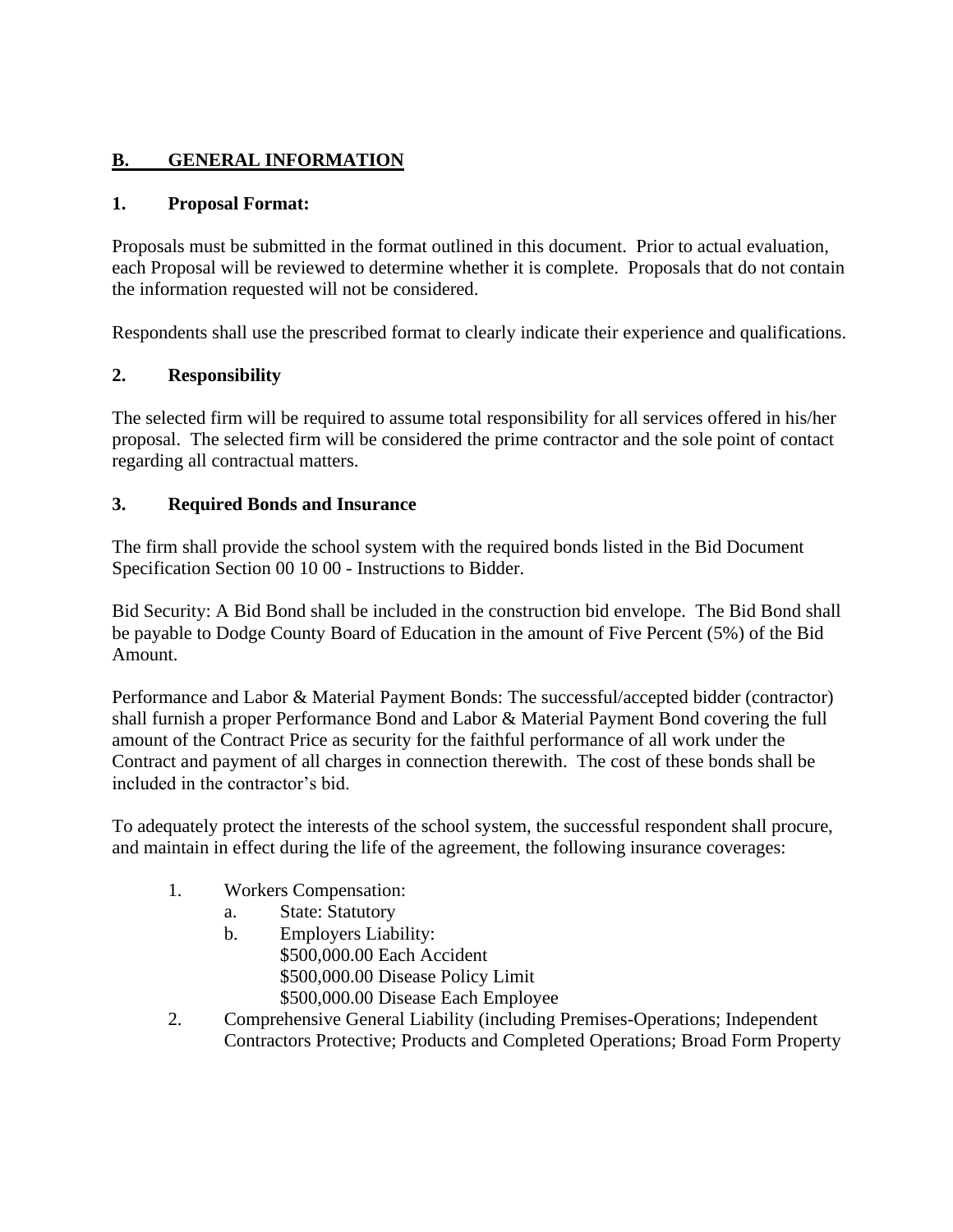Damage; X-C/U Explosion, Collapse and Underground Coverage):

- a. General Aggregate: \$2,000,000.00
- b. Products/Completed & Operations Aggregate: \$2,000,000.00
- c. Each Occurrence: \$1,000,000.00
- d. Personal & Advertising Injury: \$1,000,000.00
- e. Fire Damage Any One Fire: \$100,000.00
- 3. Comprehensive Automobile Liability: Combined Single Limits: \$1,000,000.00
- 4. Umbrella Excess Liability:
	- a. General Aggregate: \$1,000,000.00
	- b. Products/Completed & Operations Aggregate: \$1,000,000.00
	- c. Each Occurrence: \$1,000,000.00
	- d. Personal & Advertising Injury: \$1,000,000.00
	- e. Completed Value/Builders Risk including interests of the Owner, Contractor, Subcontractors and Sub-subcontractors and covering the entire project including materials stored off site and materials in transit.

## **4. Taxes, Fees, Code Compliance and Licensing:**

The firm shall be responsible for the payment of any required taxes or fees associated with the contract. The firm shall also be responsible for compliance with all applicable codes and statutes. All installation and construction work shall be done by sub-contractors licensed in the State of Georgia.

## **5. Payment:**

Contractor shall submit monthly payment applications using AIA G702 and AIA G703 Continuation Sheets in addition to Georgia State Department of Education DE Form 0263, July 1982 Edition.

## **6. References and Proprietary Information:**

Submission of a response authorizes the school system to make inquiries concerning the respondent and its officers to any persons or forms deemed appropriate by the school system.

## **7. Inquiries:**

Questions that arise prior to the proposal submittal date shall be submitted in writing to both the school system and the architect.

## **C. RESPONSE FORMAT AND CONTENTS**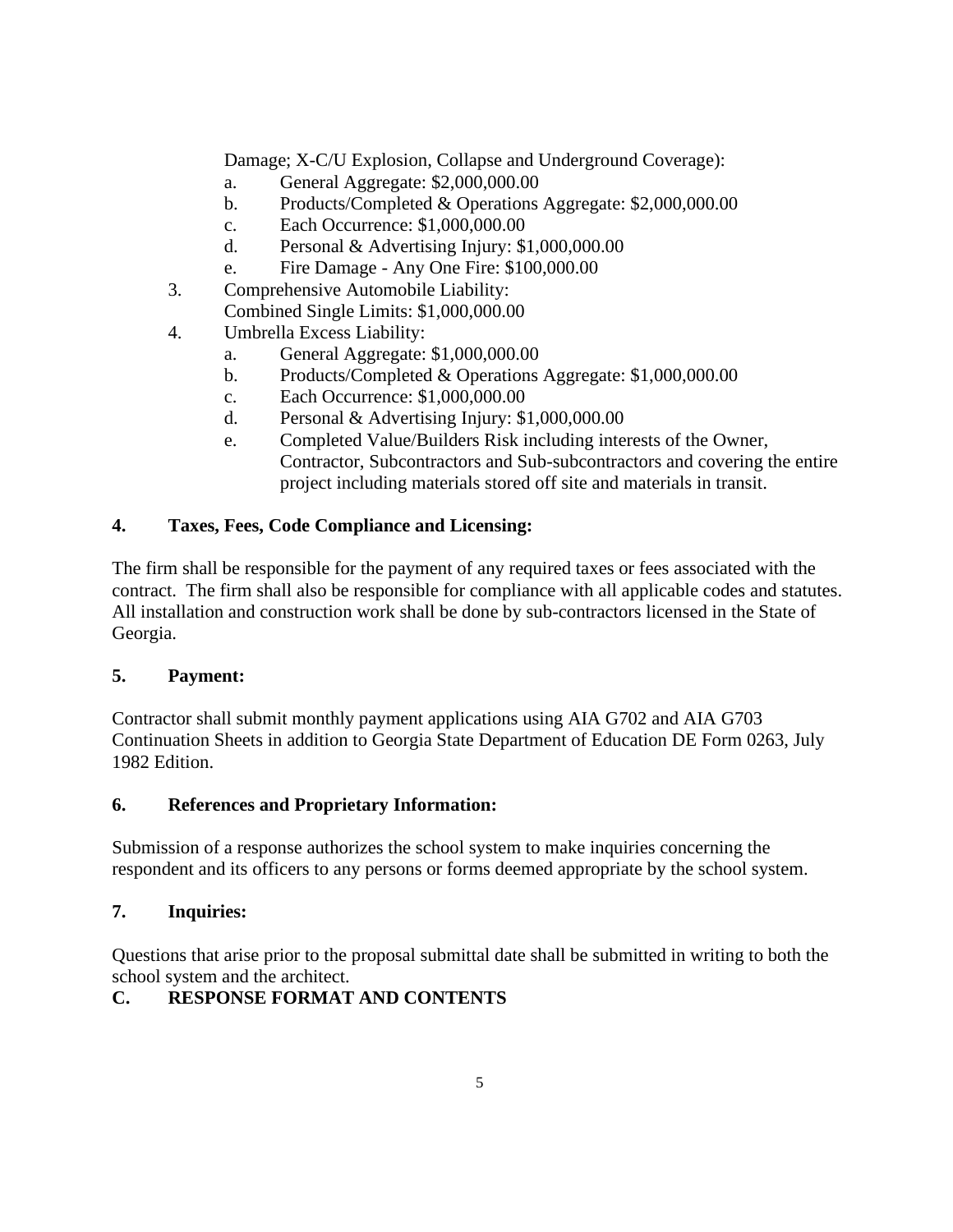Responses must be submitted in the format outlined in this section. Each response will be reviewed to determine if it is complete prior to actual evaluation and opening of bid. Failure to provide accurate, up-to-date responses to any and all portions of the RFQ may result in disqualification without prejudice. The school system reserves the right to eliminate from further consideration any responses that are deemed to be substantially or materially unresponsive to the requests for information contained in this section. The intent of the school system is that all responses follow the same format in order to evaluate each response fairly. The school system may, during the course of the evaluation process, request additional information to supplement and/or clarify the information provided.

Proposals will be evaluated in light of the material and substantiating evidence presented in the proposal, and not on the basis of what is inferred.

Each respondent shall provide the school system with six (6) copies of his/her response and one sealed bid. Begin each section and subsection as described herein on a separate page. Number the pages in each section consecutively. Each page shall have the name of the respondent indicated clearly across the bottom of each page.

# **1. Cover Letter**

Each proposal shall include a one-page cover letter at the beginning of the proposal. The cover letter shall include a project title, firm information (including name, address, telephone and fax number), names and telephone and fax numbers of persons authorized to provide any clarifications required.

# **2. Overview:**

*See Attachment 1a.*

# **3. Financial Information:**

- A. Supply financial and main banking references. List the firm's total annual billings for each of the past three calendar years.
- B. What percentage of your firm's work has been acting as prime for typical scope of work during the past three years?
- C. Has the firm ever failed to complete, or been removed from any project it has been awarded?
- D. The selected Contractor will be required to provide a 100% payment and performance bond for the entire amount of the cost of construction. Confirm your ability to meet this requirement and provide you firm's bonding rate for a project of this value.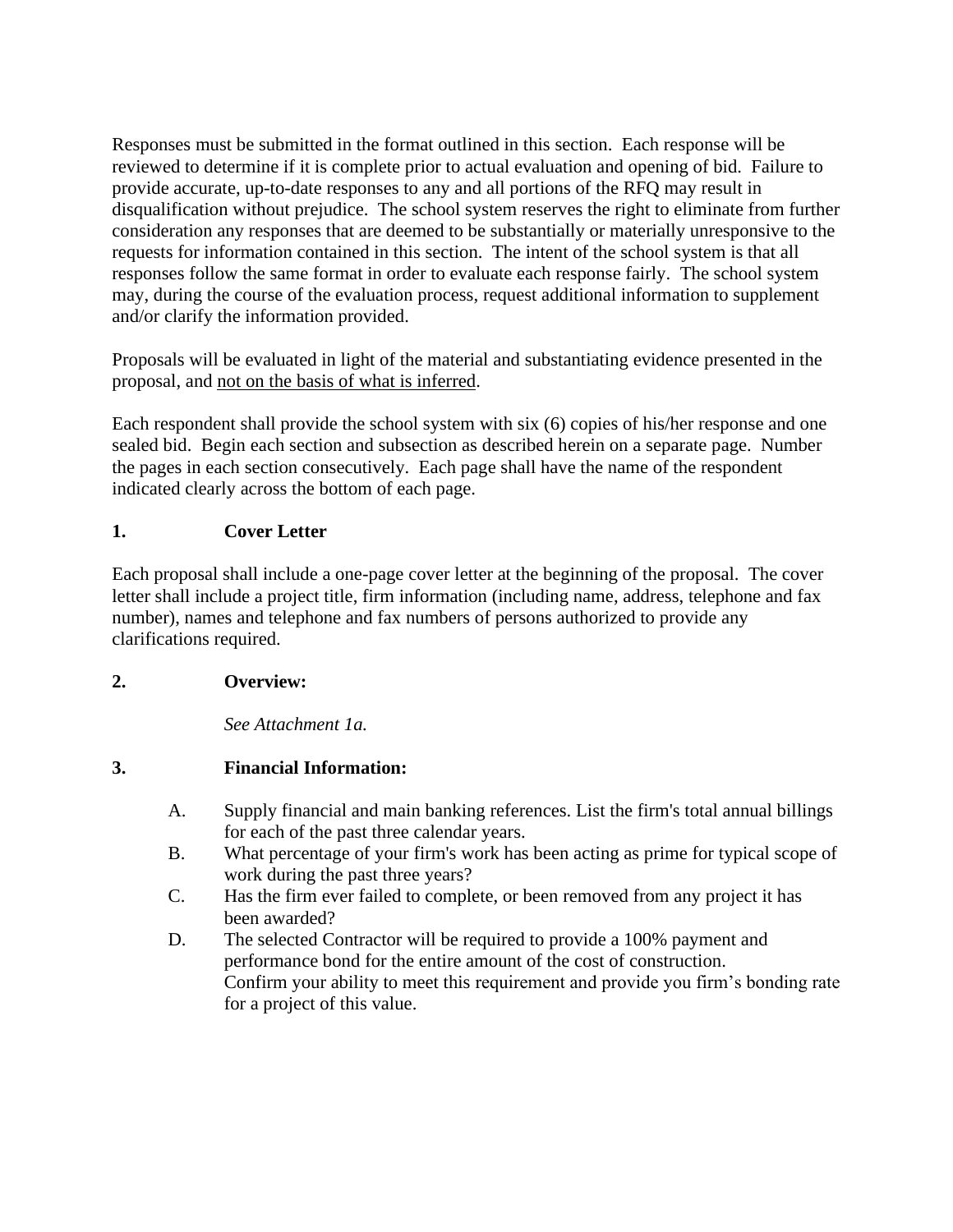- E. Provide a compliance letter from your bonding company showing consent to provide 100% Performance and Payment Bonds for your services as a contractor.
- F. Each respondent shall provide a certificate of insurance detailing their firm's present coverage and limits. Insurance agent shall certify that they are licensed to perform business in the State of Georgia.
- **4. Project Approach:** (Provide the following items in the order listed)

#### A. **Relevant Projects & Experience** *(See Attachment 2a)*:

List all projects similar in size (SF of roof area) comparable materials and dollar value completed under the firm name in the last five (5) years. List all projects completed within 150-mile radius of Eastman, Georgia. Provide a one-page summary of your relevant experience with similar building types that may distinguish your firm from other contractors.

## B. **Current Workload** *(See Attachment 3a)*:

Provide a one-page description of your current workload (ongoing jobs) including the name of the owner, the name of the project, and tentative start and completion dates for the projects. Will your firm be able to provide adequate labor and supervision to complete these projects in a timely and cost effective manner?

## C. **Schedule Control** *(See Attachment 4a)*:

Provide a one-page description of your approach to schedule control and specific methods/techniques that you intend to utilize in this project. Include an estimated timeline showing the necessary activities scheduled for implementation of this project.

#### D. **Quality Assurance/Control** *(See Attachment 5a)*:

Provide a one-page description of any formal program that your firm utilizes to ensure quality from the beginning through to completions and close-out.

#### E. **Project Management** *(See Attachment 6a)*:

Each respondent shall list the members of their team and provide a one-page resume including education, experience, and any other pertinent information for each team member assigned to this project.

## G. **Project Staffing** *(See Attachment 7a)*:

Each respondent shall attach a one-page project staffing plan. The plan shall include: 1.) initial staffing showing the percentage of time each staff member is assigned to the project team. 2.) project organization chart showing a graphic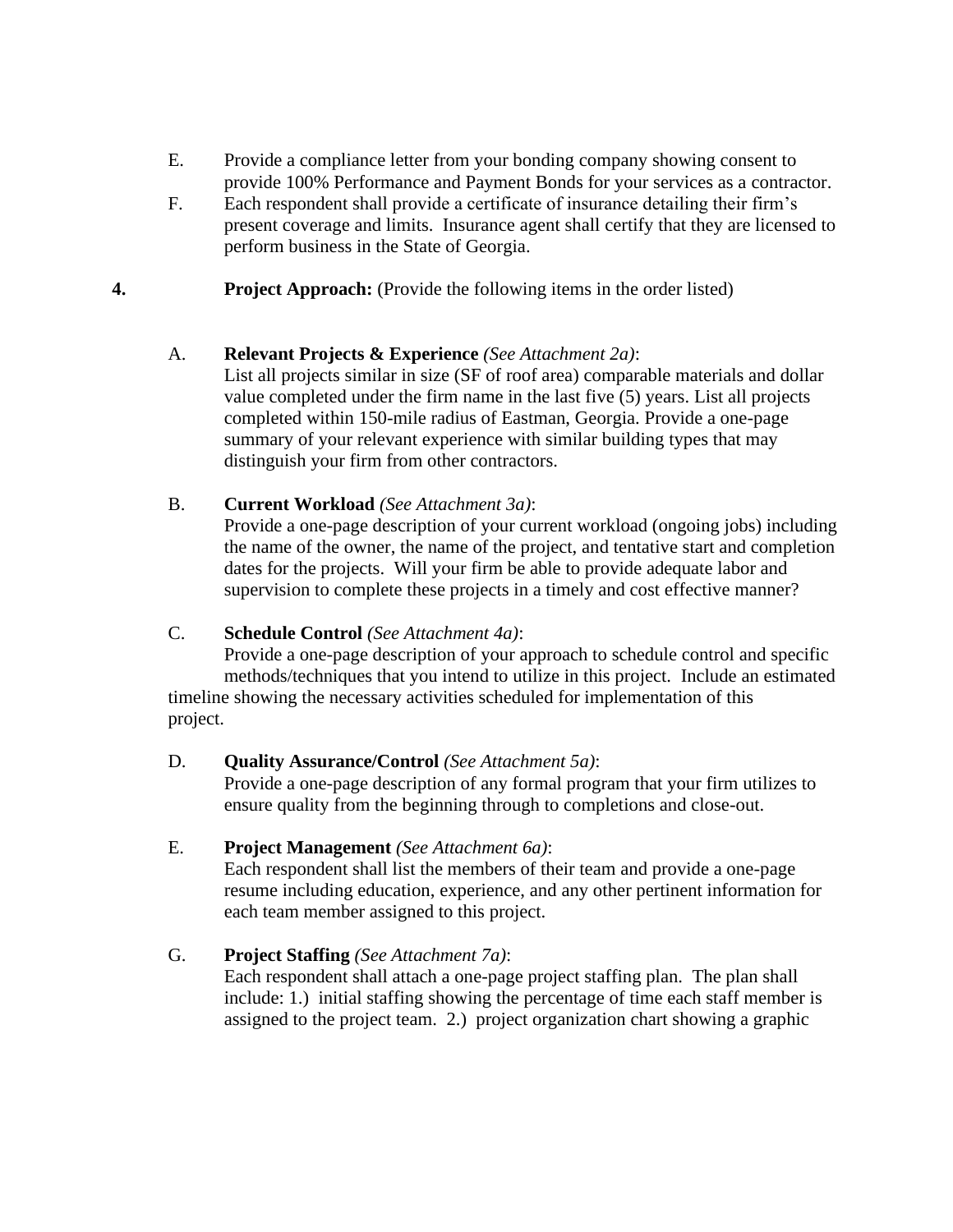representation of the participants listed as members of the project team and their responsibilities in the program.

## H. **Bid Form**:

**Provide two copies of the bid form (Specification Section 00300) in a separate sealed envelope** which includes: Base Bid, Add Alternates (if any), Unit Prices, 5% Bid Bonds and Contractor Affidavit.

J: **Contractor Affidavit** *(See Attachment 8a)*: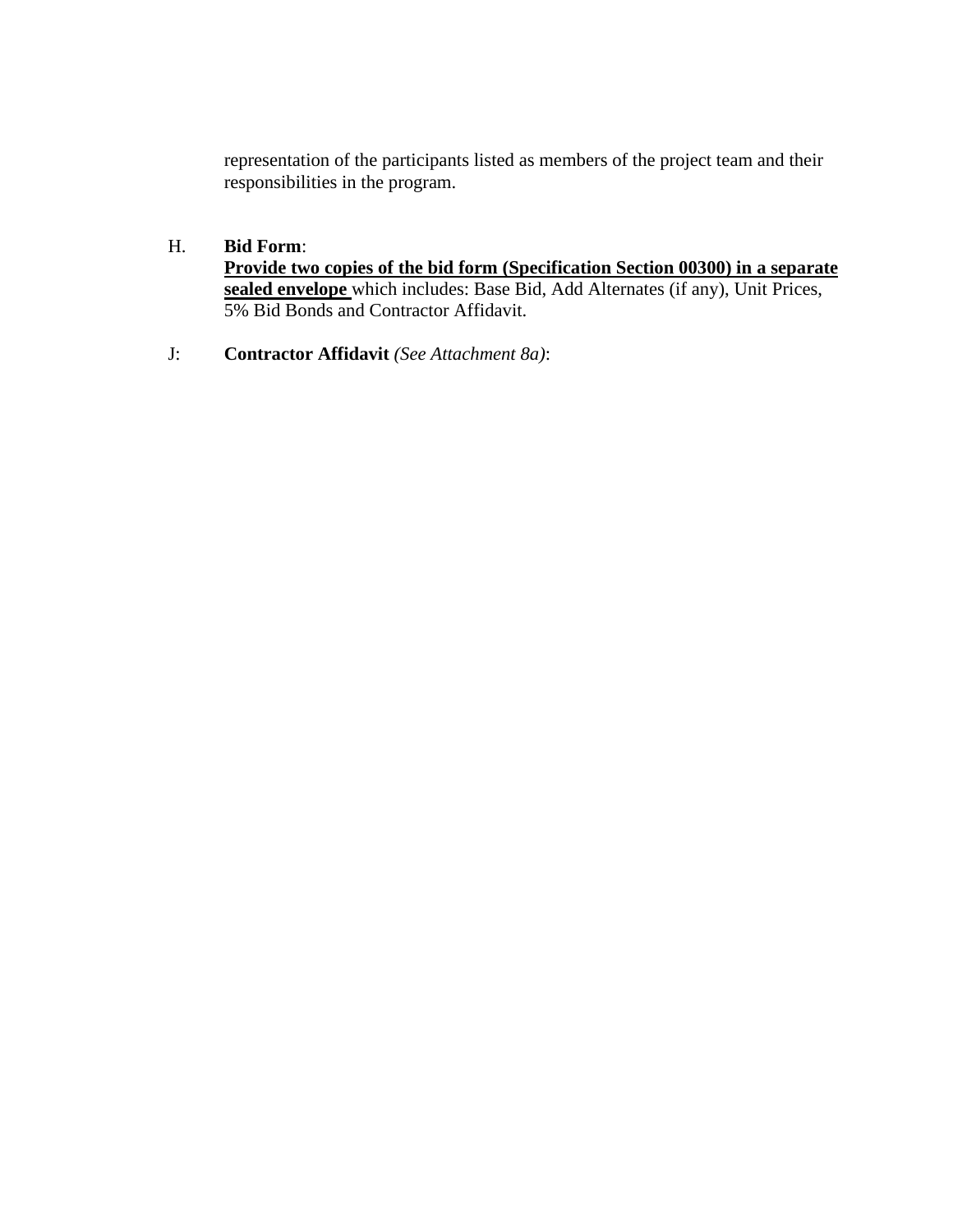*Attachment 1a*

#### **OVERVIEW**

Company Name: Address:

City/State/Zip: Telephone: Fax:

Contact Person:

Branch Office for the Project if Applicable: Address:

City/State/Zip: Telephone: Fax:

Company Officers:

Number of years doing business under this name?

Number of permanent employees?

Have you ever defaulted on a contract? If so, explain

Have you ever been involved in litigation or arbitration with an Owner? If so, on a separate sheet, explain describing each instanced and the resolution thereof.

What is your firm's current bonding capacity and bonding rate?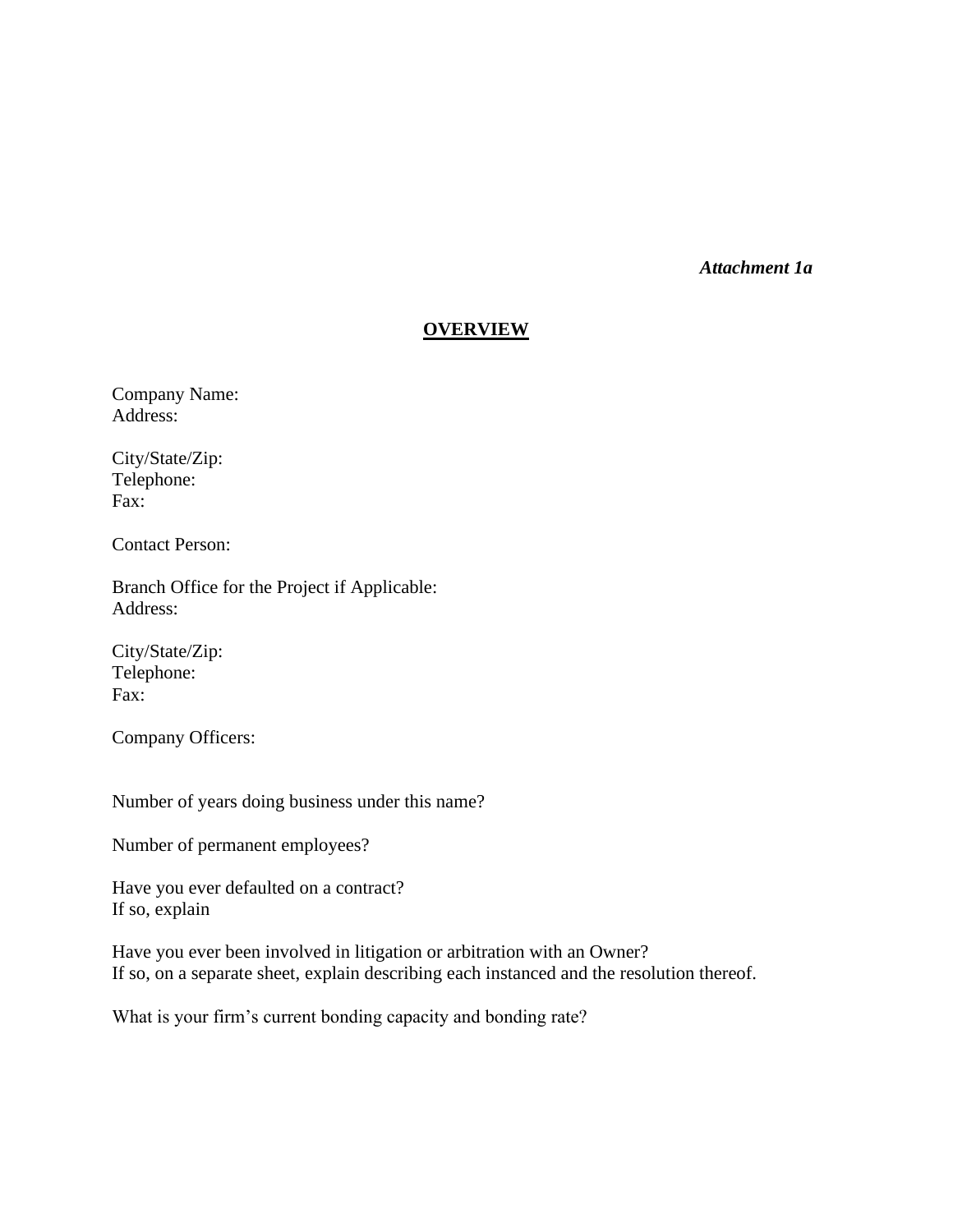*Attachment 2a*

### **RELEVANT PROJECTS & EXPERIENCE**

List all similar projects completed under the firm name in the last five (5) years. (Emphasis on Projects for the Dodge County Board of Education and Southern A & E)

**Project Name Building Type <b>Building Size Project Cost Change Orders**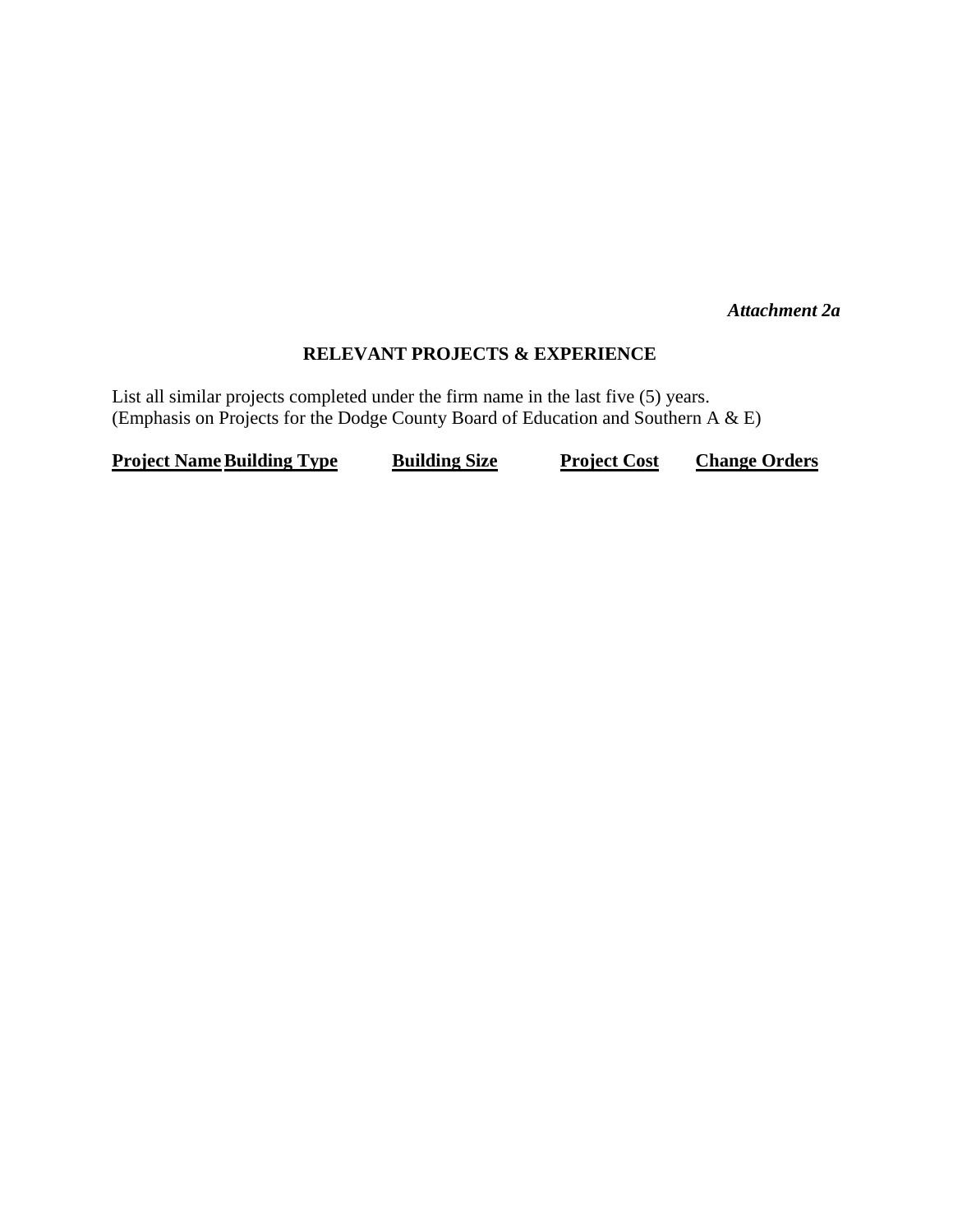*Attachment 3a*

## **CURRENT WORK LOAD**

Project Owner Start/Finish Dates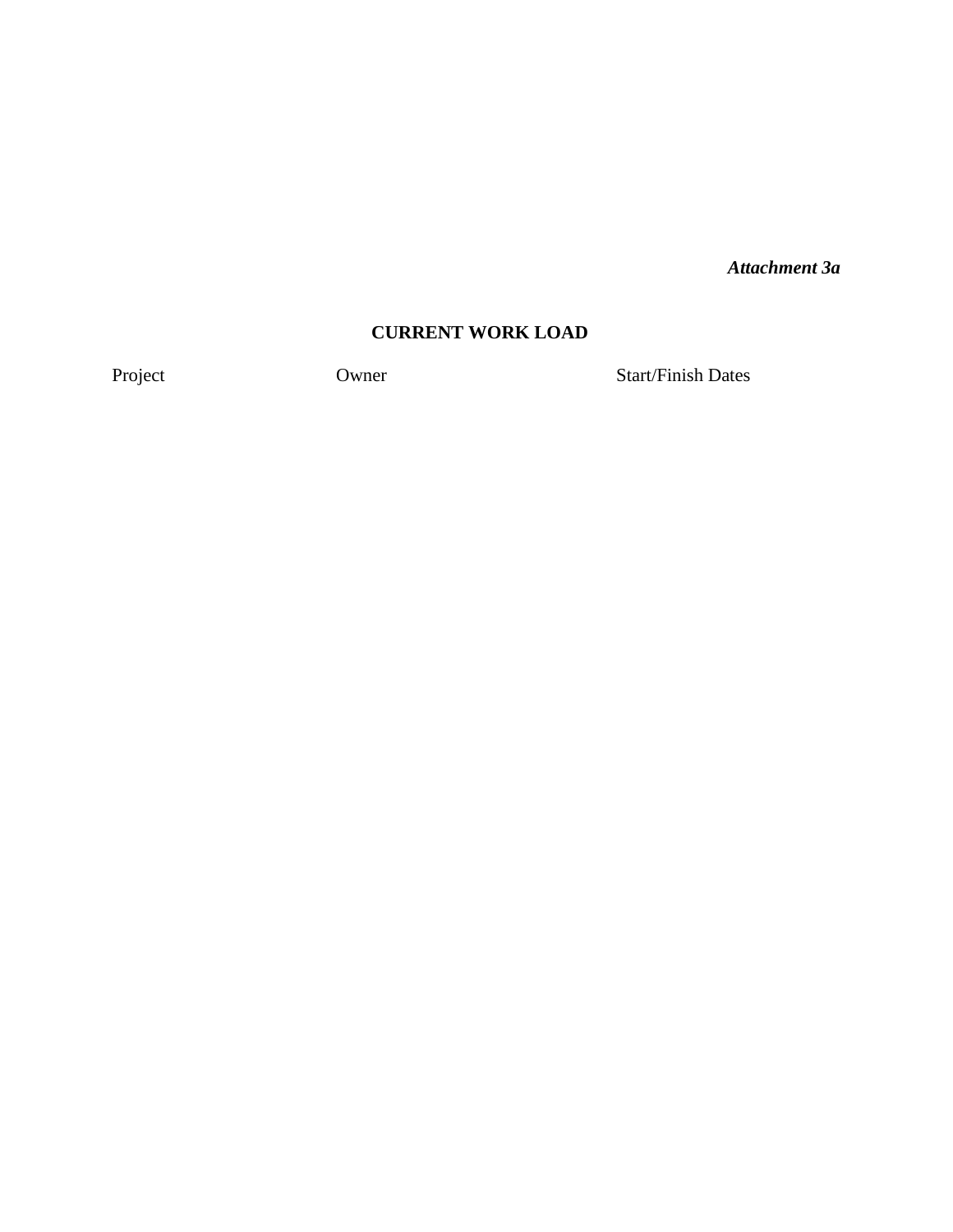*Attachment 4a*

# **SCHEDULE CONTROL**

Program: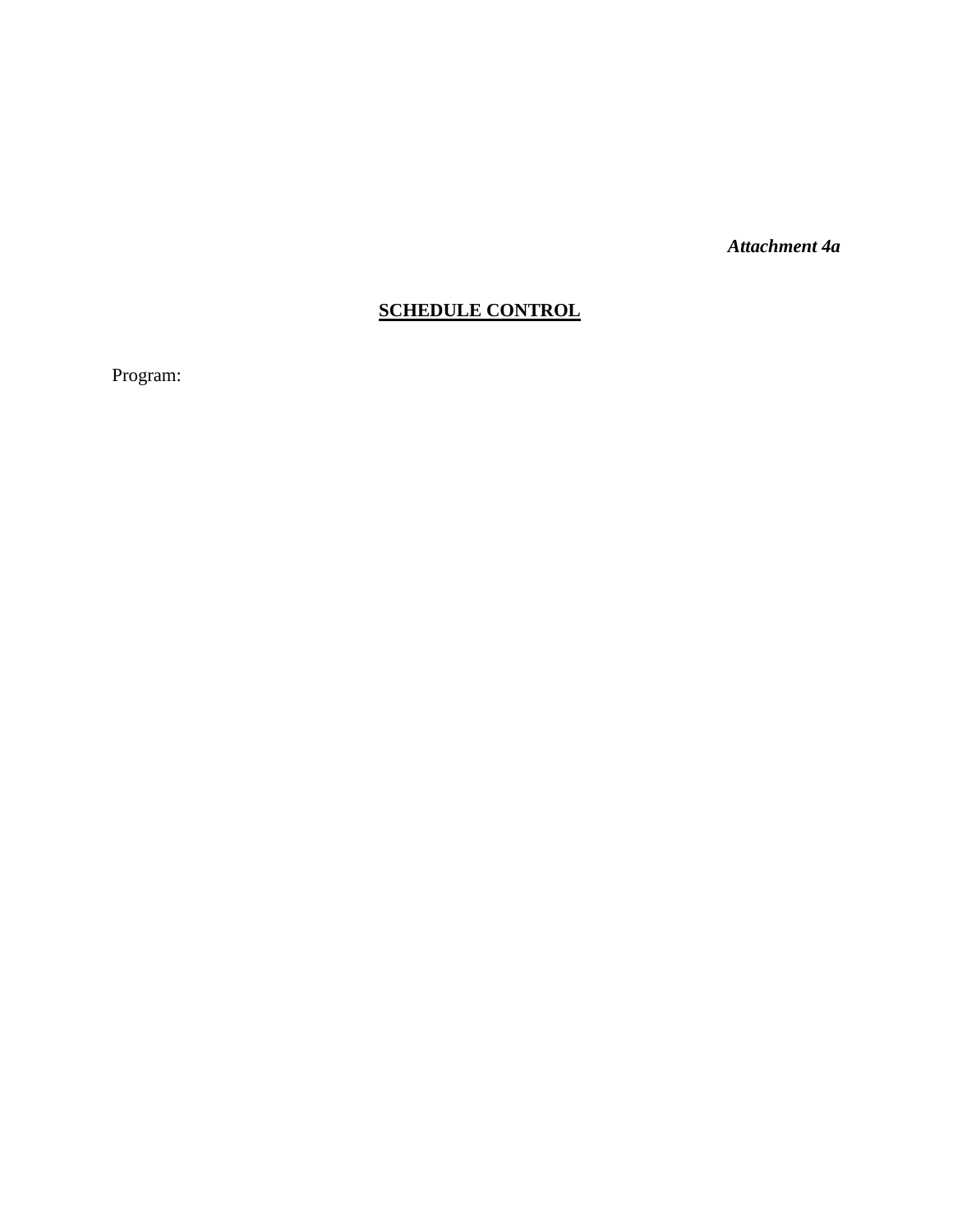*Attachment 5a*

# **QUALITY ASSURANCE/CONTROL**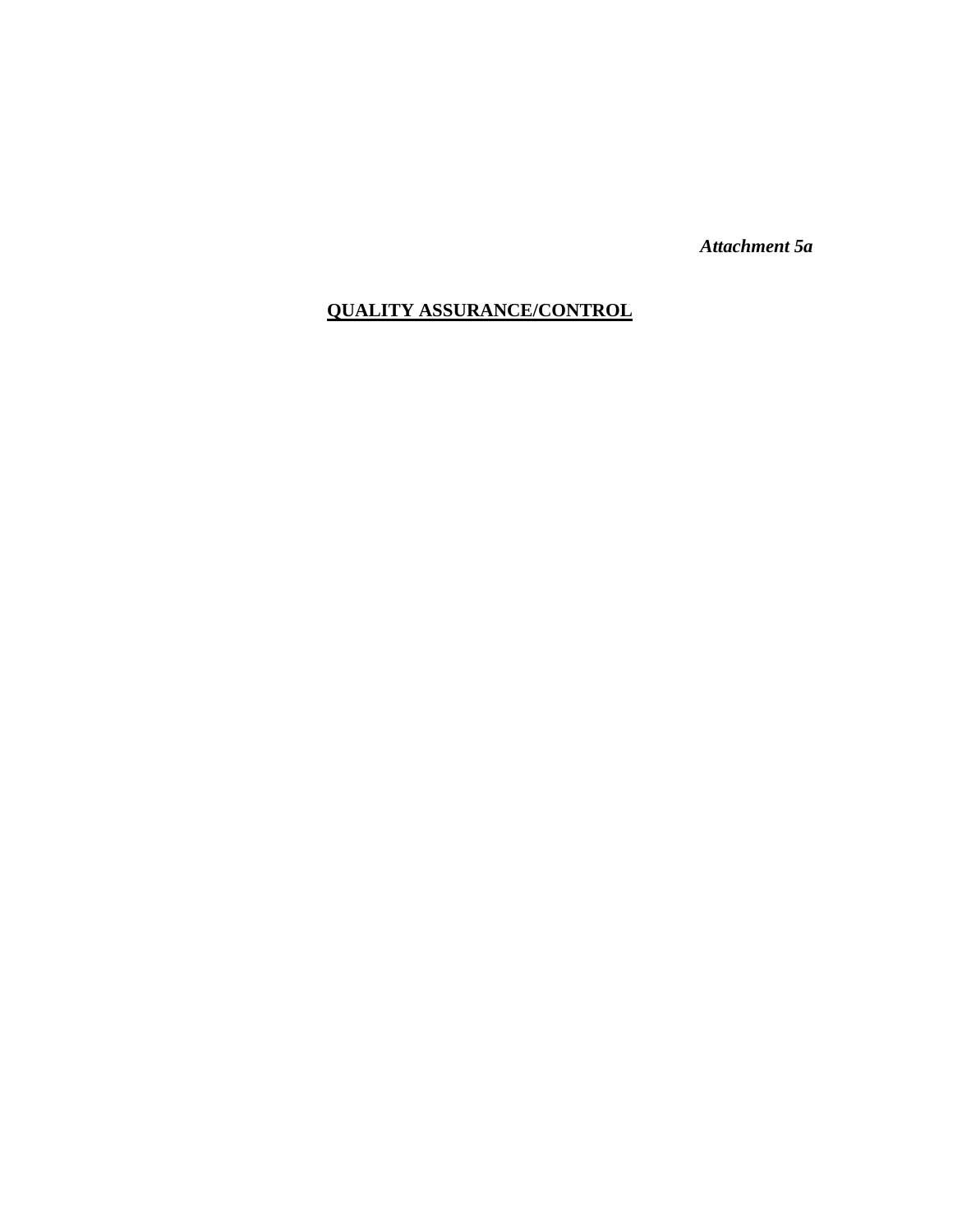### *Attachment 6a*

#### **PROJECT MANAGEMENT (Attach Resume)**

**Years with Years Experience** Name: Position **Provident Position** This Firm in Construction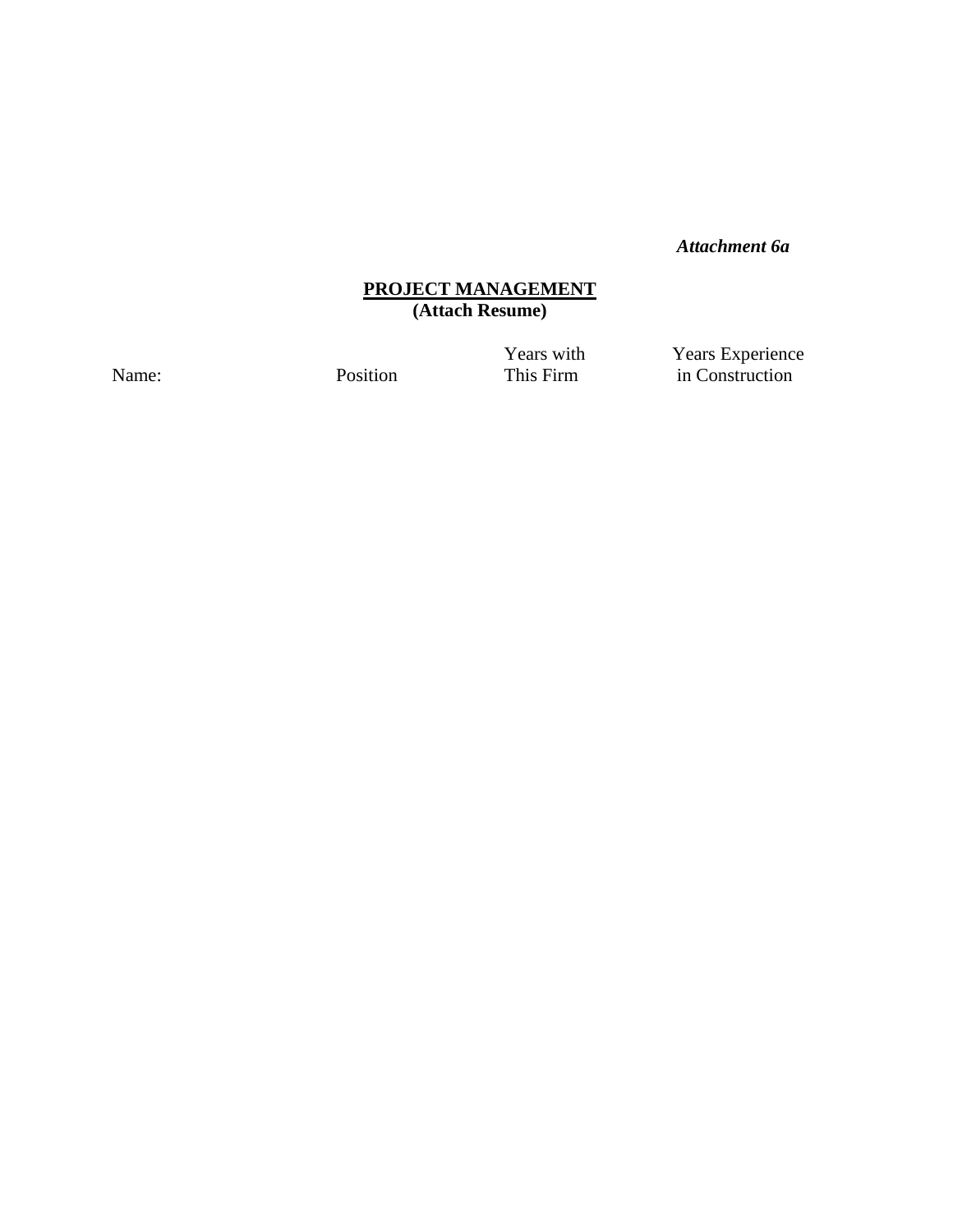*Attachment 7a*

#### **PROJECT STAFFING (Attach Resume)**

Years with **Years Experience** Name Position Position This Firm in Construction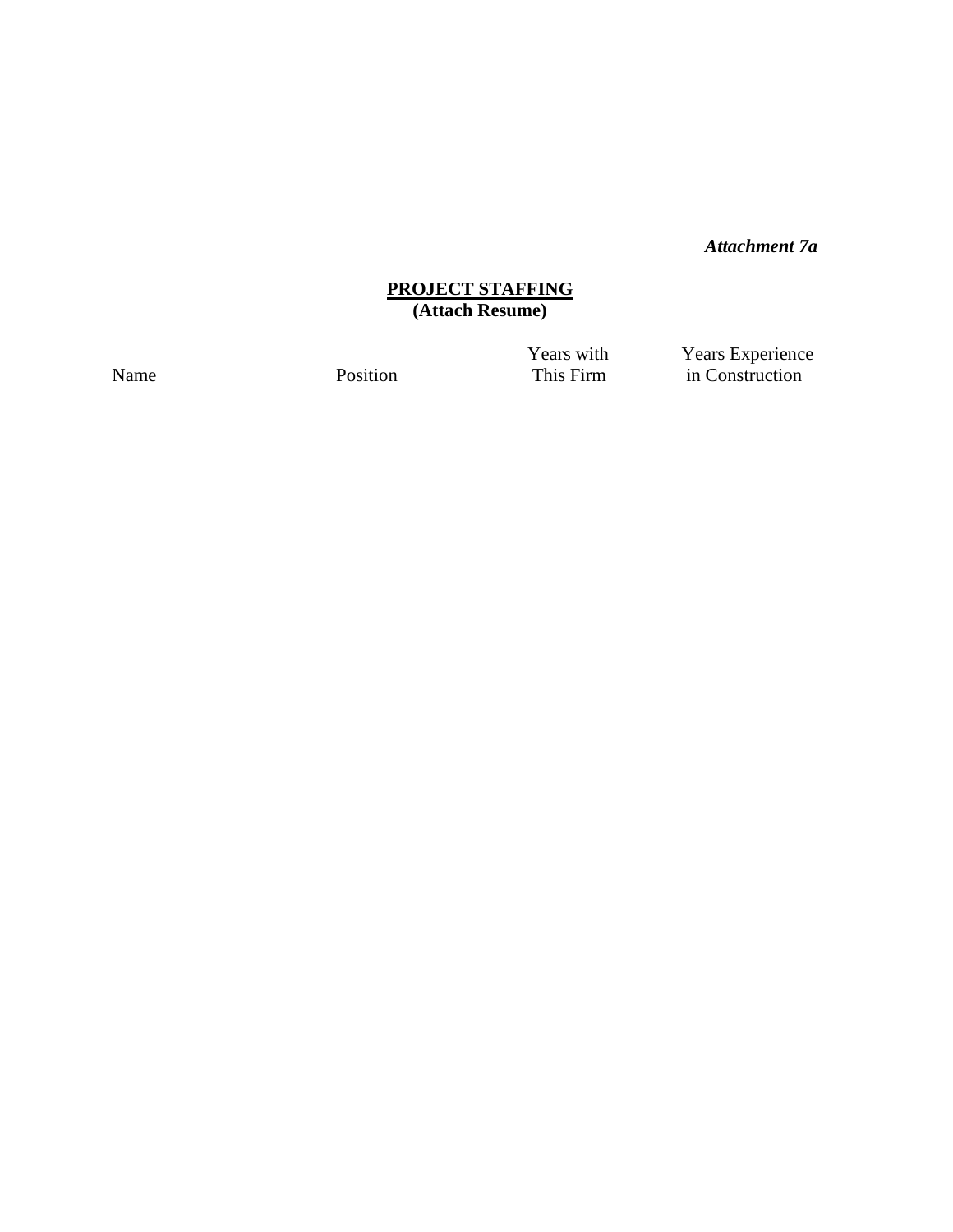#### *Attachment 8a*

#### **Contractor Affidavit under O.C.G.A. § 13-10-91(b)(1)**

By executing this affidavit, the undersigned contractor verifies its compliance with O.C.G.A. § 13-10-91, stating affirmatively that the individual, firm or corporation which is engaged in the physical performance of services on behalf of the Dodge County School District has registered with, is authorized to use and uses the federal work authorization program commonly known as E-Verify, or any subsequent replacement program, in accordance with the applicable provisions and deadlines established in O.C.G.A. § 13-10-91. Furthermore, the undersigned contractor will continue to use the federal work authorization program throughout the contract period and the undersigned contractor will contract for the physical performance of services in satisfaction of such contract only with subcontractors who present an affidavit to the contractor with the information required by O.C.G.A. § 13-10-91(b). Contractor hereby attests that its federal work authorization user identification number and date of authorization are as follows:

Federal Work Authorization User Identification Number

\_\_\_\_\_\_\_\_\_\_\_\_\_\_\_\_\_\_\_\_\_\_\_\_\_\_\_\_\_\_\_\_\_

\_\_\_\_\_\_\_\_\_\_\_\_\_\_\_\_\_\_\_\_\_\_\_\_\_\_\_\_\_\_\_\_\_

\_\_\_\_\_\_\_\_\_\_\_\_\_\_\_\_\_\_\_\_\_\_\_\_\_\_\_\_\_\_\_\_\_

\_\_\_\_\_\_\_\_\_\_\_\_\_\_\_\_\_\_\_\_\_\_\_\_\_\_\_\_\_\_\_\_\_

Date of Authorization

Name of Contractor

Name of Project

Name of Public Employer I hereby declare under penalty of perjury that the foregoing is true and correct.

Executed on  $\_\_\_\_\_\_$ ,  $\_\_$ 201 $\_\_\_\_\$ in  $\_\_\_\_$ (city),  $\_\_\_\_$ (state).

\_\_\_\_\_\_\_\_\_\_\_\_\_\_\_\_\_\_\_\_\_\_\_\_\_\_\_\_\_\_\_\_\_ Signature of Authorized Officer or Agent

\_\_\_\_\_\_\_\_\_\_\_\_\_\_\_\_\_\_\_\_\_\_\_\_\_\_\_\_\_\_\_

\_\_\_\_\_\_\_\_\_\_\_\_\_\_\_\_\_\_\_\_\_\_\_\_\_\_\_\_\_\_\_\_\_

Printed Name and Title of Authorized Officer or Agent SUBSCRIBED AND SWORN BEFORE ME ON THIS THE \_\_\_\_\_\_ DAY OF \_\_\_\_\_\_\_\_\_\_\_\_\_\_,201\_\_.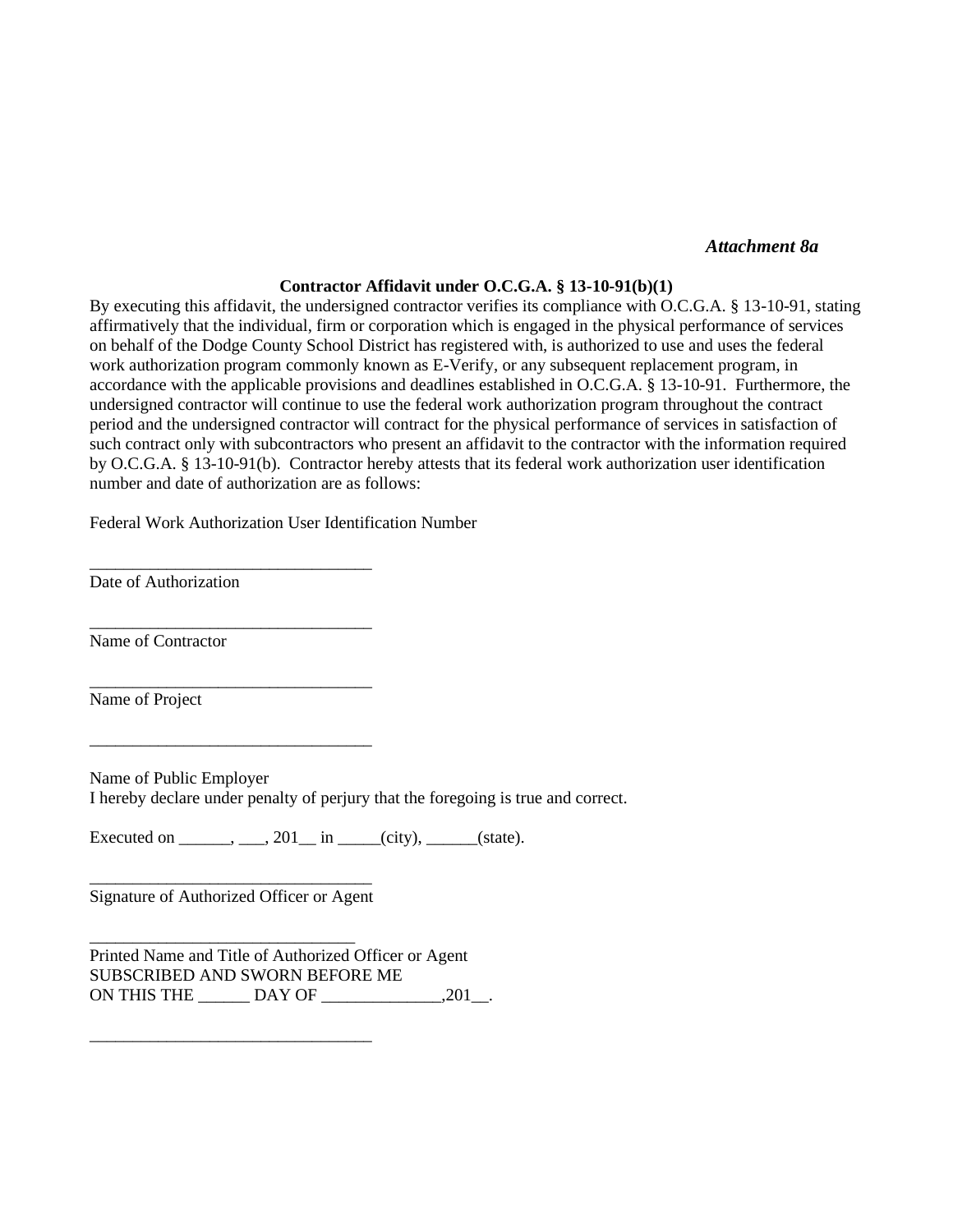NOTARY PUBLIC My Commission Expires:

## **D**. **THE SELECTION PROCESS**

#### **Phase I - Proposal Evaluation**

Interested firm or firms responding to this Request for Proposal must provide the information required to meet the criteria contained in "Response Format and Contents". The evaluation committee will evaluate submittals behind closed doors and choose the most highly qualified firm and may invite them to participate in Phase II of the selection process if applicable. The following criteria will be considered in choosing the most highly qualified contractor:

- 1. Firm History, Stability & Capability
- 2. Financial Stability
- 3. Current Workload
- 4. Project Personnel Qualifications
- 5. Project Schedule
- 6. Bid

## **Phase II – Optional Interviews**

The firm chosen as a result of the Phase I evaluation process may or may not, at the discretion of the evaluation committee, be asked to participate in oral interviews. If interviews are initiated, following these interviews, the evaluation committee will recommend a firm to the Board of Education for review and approval.

#### **Negotiation and Signing of Contract**

Upon completion of evaluations by the committee, and the determination that the project is feasible and acceptable to the Dodge County Board of Education, a modified AIA A101 contract will be executed between the selected firm and the School System.

## **E. EVALUATION GUIDELINE FOR COMPETITIVE SEALED PROPOSALS**

# **PURPOSE:**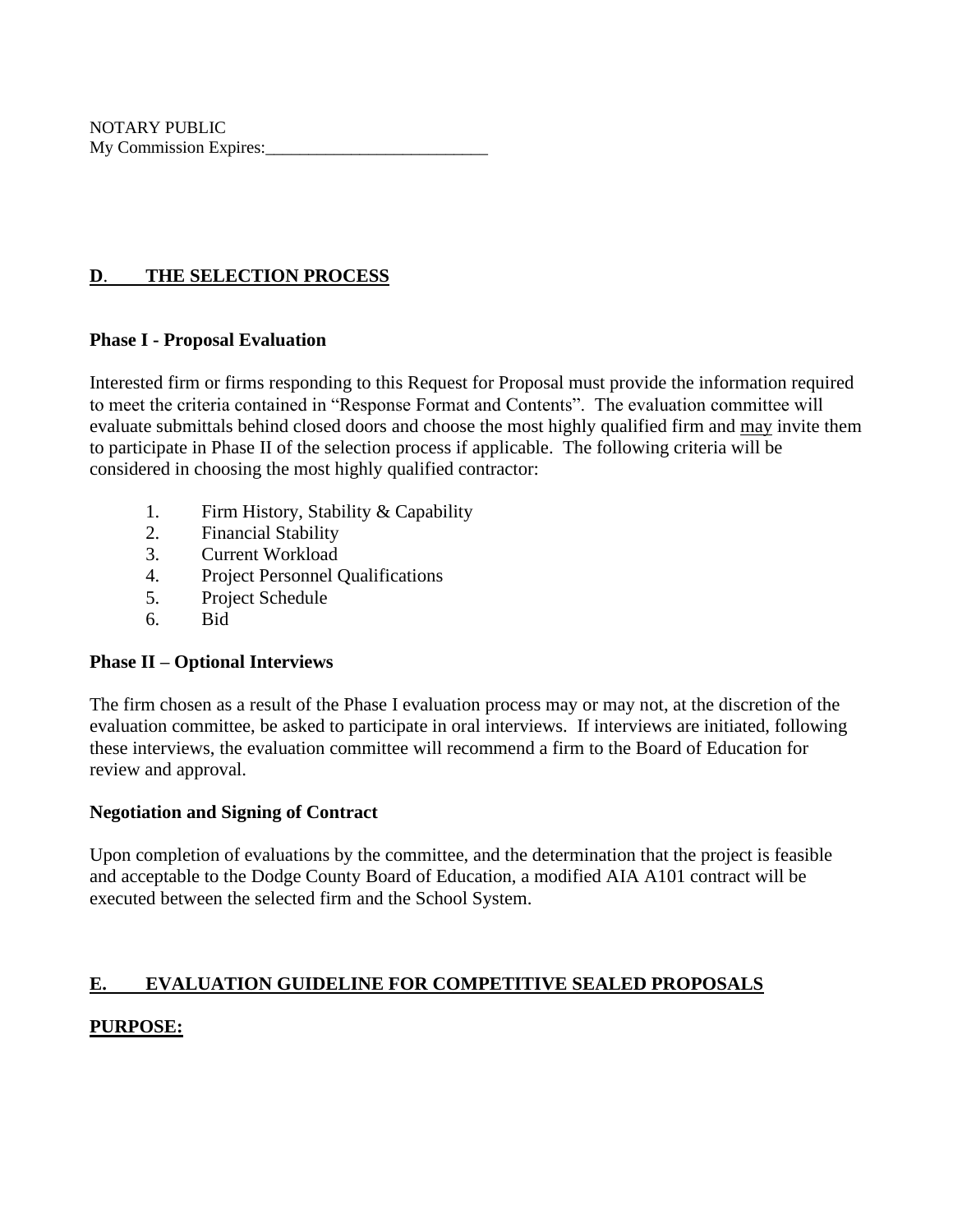To evaluate, score and recommend the most qualified proposer who is capable of providing the best value to the owner. The committee approach for evaluating proposals provides opportunities for discussion of the listed criteria and expedites the selection process.

## **REVIEW PROCESS:**

- 1. Evaluation criteria are defined in the RFP. Each committee member should assign a numerical value to each criteria section for each proposer.
- 2. The review committee will review one proposer's qualifications at a time. This review process is repeated until qualifications from all proposers have been reviewed. The committee will then begin the process of individually scoring qualification criteria 1 through 6 as outlined in the RFP. Each committee member will mark their scores on an individual score card (see example, attachment 9a). Sealed bids will remain unopened until all qualification scoring is completed.
- 3. After the committee completes scoring each Proposer's qualifications, the sealed bids will be opened by the architect, read aloud and recorded on a bid tabulation sheet. In evaluating the Proposer's bid, the base bid amount may be reduced by deductive alternates, if any, taken in consecutive ascending order. Additive alternates, as selected by the Owner, **will** be used to determine the low bidder. If multiple individual and combined bids are requested, the Owner will accept the combination of individual or the combined bids that are deemed by the Owner to be in his or her best interest. The Owner reserves the right to accept any Bid, to reject any or all Bids, or to negotiate Contract Terms with the various Proposers, when such is deemed by the Owner to be in his or her best interest.
- 4. Bid scores will then be calculated for each proposer. Each proposers calculated bid score will then be added to each committee members' qualification scores and totalled. Final Proposer scores from each committee member will be tabulated, added together and averaged to arrive at the final ranking. The proposal receiving the highest total score will be the successful proposer.

# **F. EVALUATION CRITERIA:**

# **PURPOSE:**

To evaluate, rank and recommend the most qualified proposer that is capable of providing the best value to the owner. The committee approach for evaluating proposals provides opportunities for discussion of the listed criteria and expedites the selection process

# **1. Firm History, Stability & Capability: 25 points**

This category should be a measure of the firm's stability and consistency, not just a measure of how long the firm has been in business. It should also measure the firms' ability to professionally staff, manage and report on the project.

Questions which could be asked:

How long has the firm been in business under the current management team? Do the resumes of senior management reflect academic and field accomplishments? What is the firm's current workload and will that workload affect the project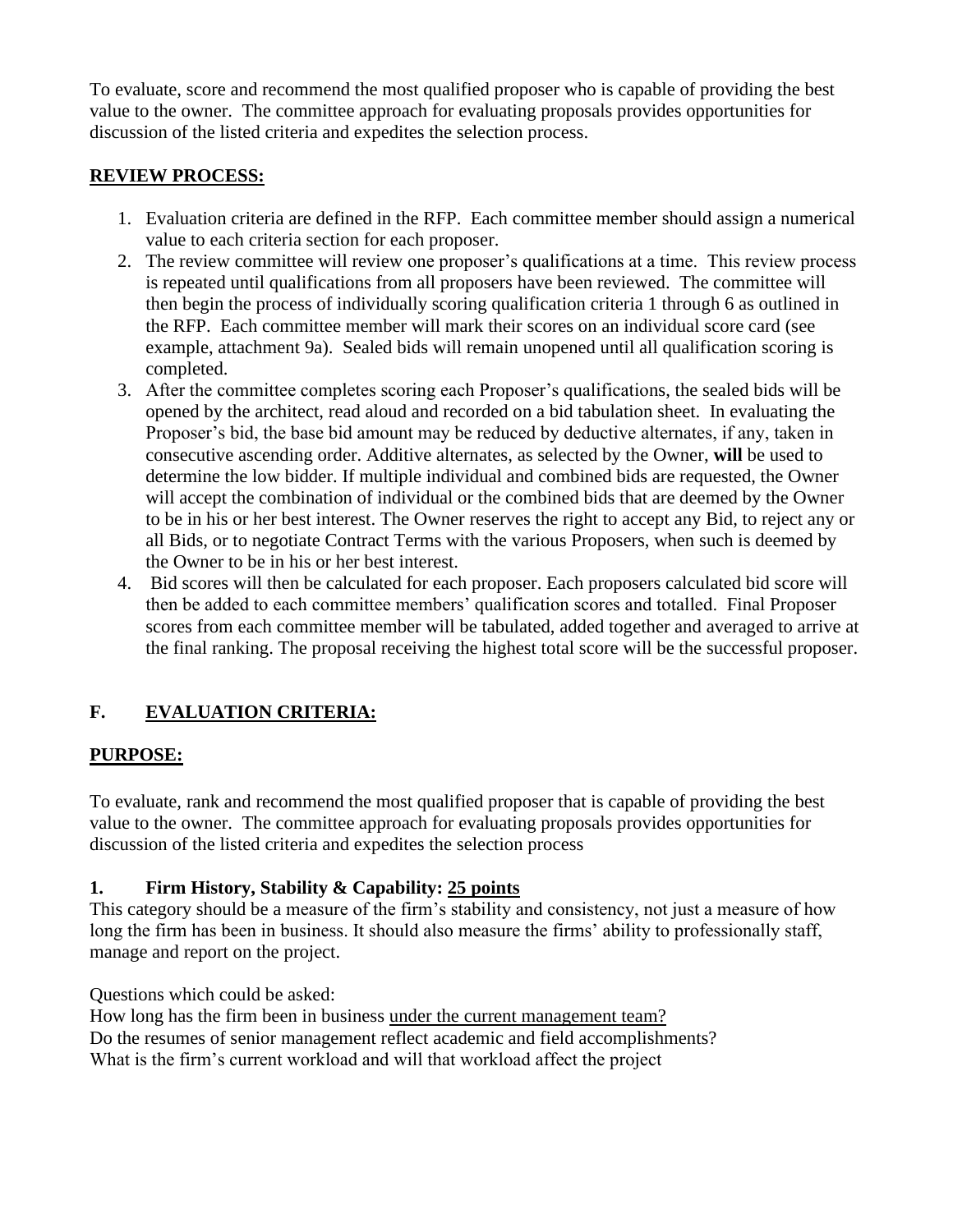# **2. Financial Stability: 10 points**

This category should be a measure of the proposer's financial strength and ability to fund the systems needed to manage the project.

Has the firm maintained sufficient reserves to complete the project? A higher Current Ratio (Current Assets/Current Liabilities) shows a company's relative strength for short-term liquidity. Ratios in the Commercial Construction industry typically range from 1.3 to 1.5.

Does the firm have excessive debt-equity positions? This is also a good indicator. Debt-to-equity ratios tend to be from 1.5 to 2.2. A higher ratio means a company has used more debt to generate revenues and maintain their business.

# **3. Current Workload: 15 points**

This category should measure both qualitatively and quantitatively the relevant projects previously awarded to the proposer. Include and note those jobs in which the roofing contractor was the Prime/Contractor.

"Relevant" might be defined as *schools and other public projects completed in the State of Georgia.* Questions which could be asked:

Did the firm act as a "team member" during construction?

Were the projects completed on time and within budget?

Were problems resolved promptly and to the owner's satisfaction?

Were change orders handled satisfactorily?

Does the contractor's current workload allow for successful completion of this project?

## **4. Project Personnel Qualifications: 10 points**

This category should measure the proposed Project Manager and Superintendent's experience level and how well they worked with the owner and architect on previous jobs. Provide confirmation that project superintendent will be on site during each day of work. Include a call tree with position and phone number for the project team members starting with project superintendent up to the executive level.

Questions which could be asked:

What are the years of experience and how many jobs have been completed for each? How well did they coordinate and communicate with other team members?

# **5. Project Schedule: 10 points**

In school construction, project scheduling is of paramount importance.

This category should not only compare each firm's estimate of time to complete this project but should be linked to their track record of estimate versus actual time on previous jobs as demonstrated in their proposal. It should also compare each firm's systems and methodology for timeline management. A complete project schedule, including the critical path of the project, shall be provided that includes all phases of the project including submittals, equipment lead time, project phasing, project close out, etc. The Owner is aware of the unpredictability and instability in the marketplace. Proposers are expected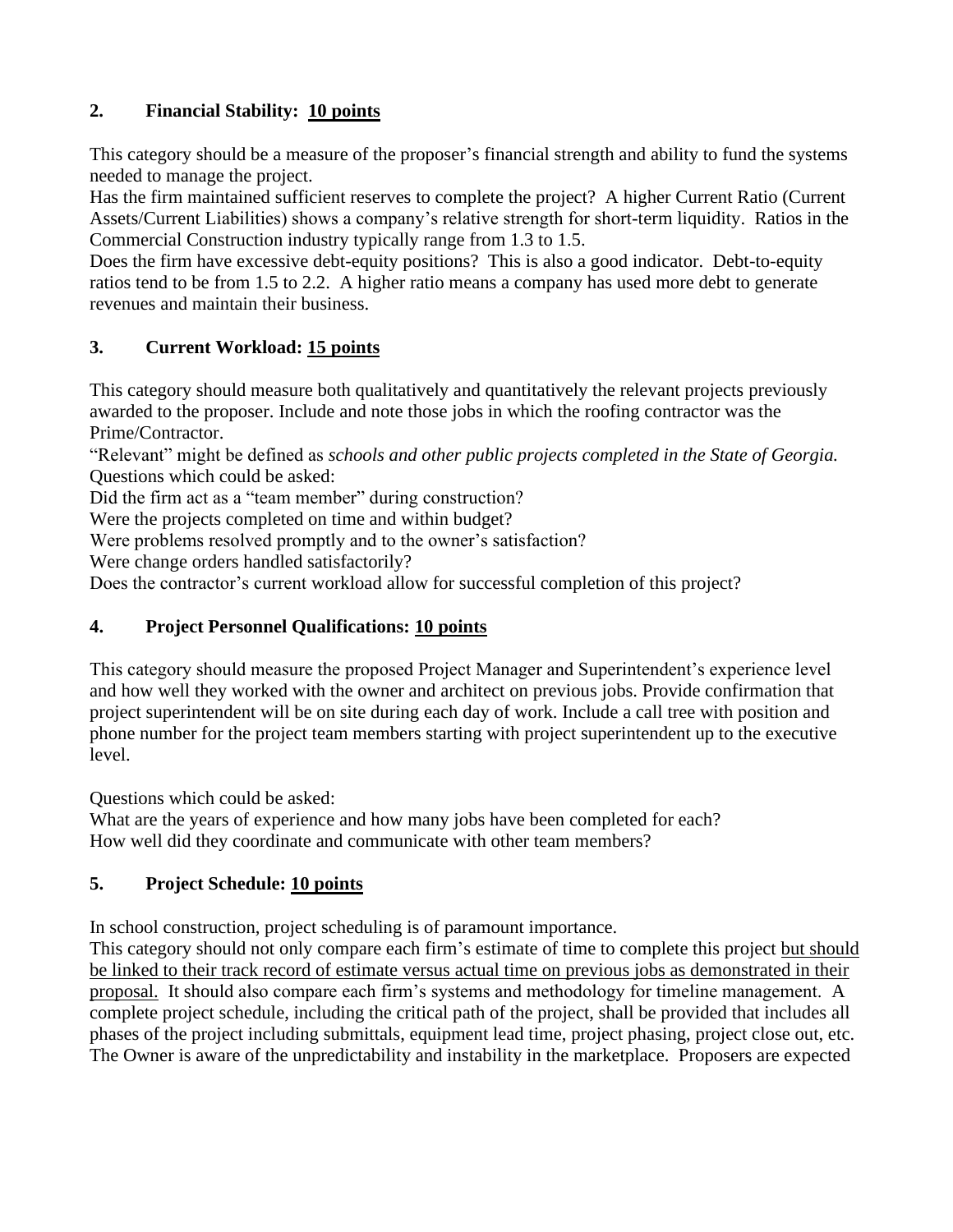to anticipate, to the best of their ability, current conditions for obtaining materials for the schools included in this proposal.

Questions which could be asked:

What is the firm's history of meeting scheduled openings? Did work on previous project progress in a logical and orderly manner?

What type of systems does the proposer have in place for timeline management?

## **6. Bid: 30 points**

First, the goal of the "Competitive Sealed Proposals" selection process is to pick a Contractor based primarily on qualification criteria (70 points) rather than solely on "low bid" (30 points) in order to have a qualified and compatible team member.

Secondly, significant consideration is given to the fact that the owner has limited resources and is concerned with the total cost of the project to the school system.

The low bidder will receive the most points, 30 points. To determine each higher bidder's score, divide the low bid by each ascending bid. That number is then multiplied by the total possible points to get each bidder's score for this category.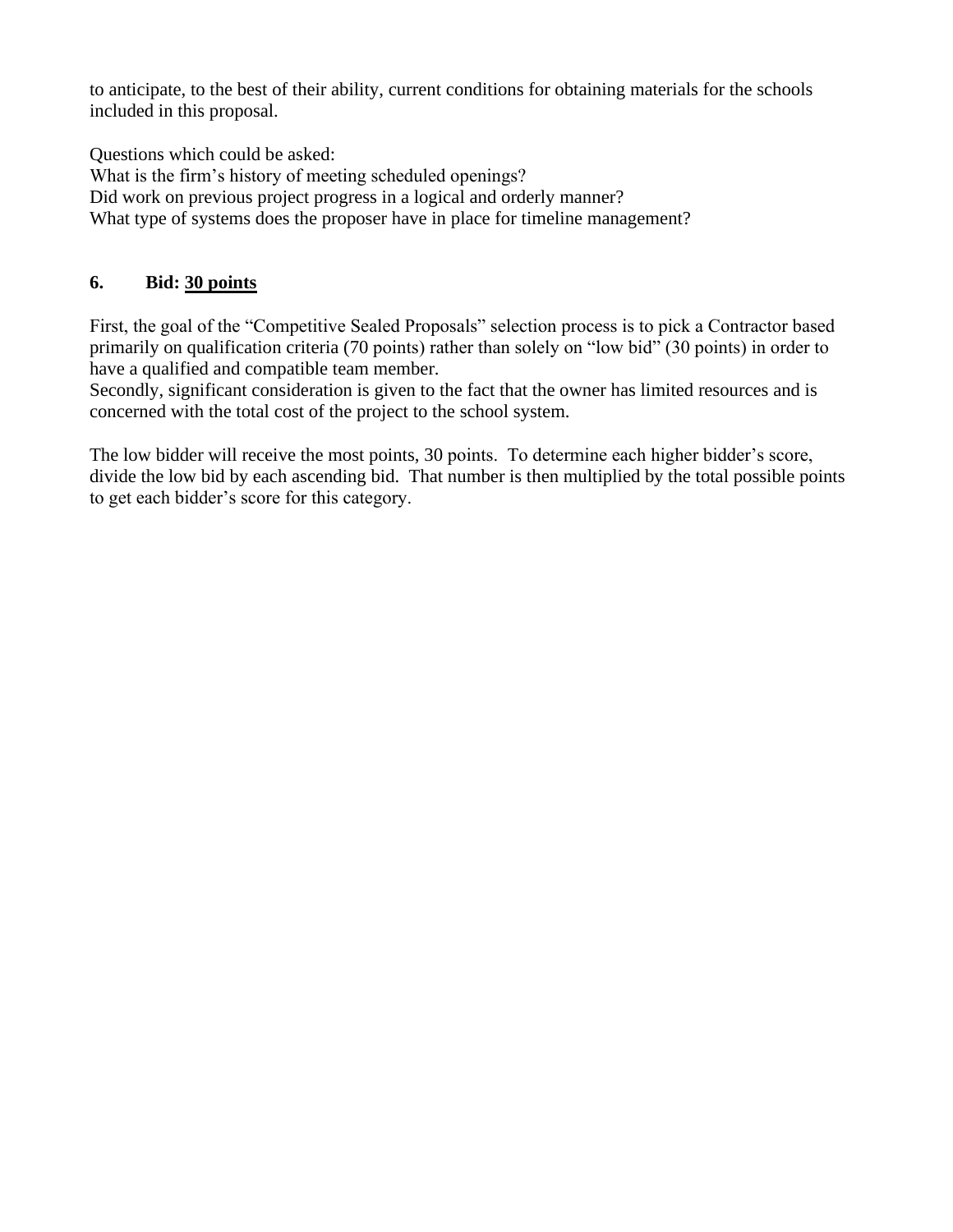*Attachment 9a*

## **SAMPLE PROPOSAL SCORING CHART FOR COMPETITIVE SEALED PROPOSALS**

# **Project: Reroof for: North and South Dodge Elementary Schools**

**Owner: Dodge County Schools**

| <b>Item</b>             | <b>Description</b>                                | Company(s) |                              |                          |                             |                   |                   |                   |                   |                              |
|-------------------------|---------------------------------------------------|------------|------------------------------|--------------------------|-----------------------------|-------------------|-------------------|-------------------|-------------------|------------------------------|
|                         |                                                   | (Pts)      | $\mathbf{A}$<br><b>Score</b> | $\bf{B}$<br><b>Score</b> | $\mathbf C$<br><b>Score</b> | D<br><b>Score</b> | E<br><b>Score</b> | F<br><b>Score</b> | G<br><b>Score</b> | $\mathbf{H}$<br><b>Score</b> |
|                         |                                                   |            |                              |                          |                             |                   |                   |                   |                   |                              |
| $\overline{2}$ .        | <b>Financial Stability</b>                        | 10         |                              |                          |                             |                   |                   |                   |                   |                              |
| 3.                      | <b>Current Workload</b>                           | 15         |                              |                          |                             |                   |                   |                   |                   |                              |
| 4.                      | <b>Project Personnel</b><br><b>Qualifications</b> | 10         |                              |                          |                             |                   |                   |                   |                   |                              |
| 5.                      | <b>Project Schedule</b>                           | 10         |                              |                          |                             |                   |                   |                   |                   |                              |
| 6.                      | <b>Bid</b>                                        | 30         |                              |                          |                             |                   |                   |                   |                   |                              |
| <b>Total Points 100</b> |                                                   |            |                              |                          |                             |                   |                   |                   |                   |                              |